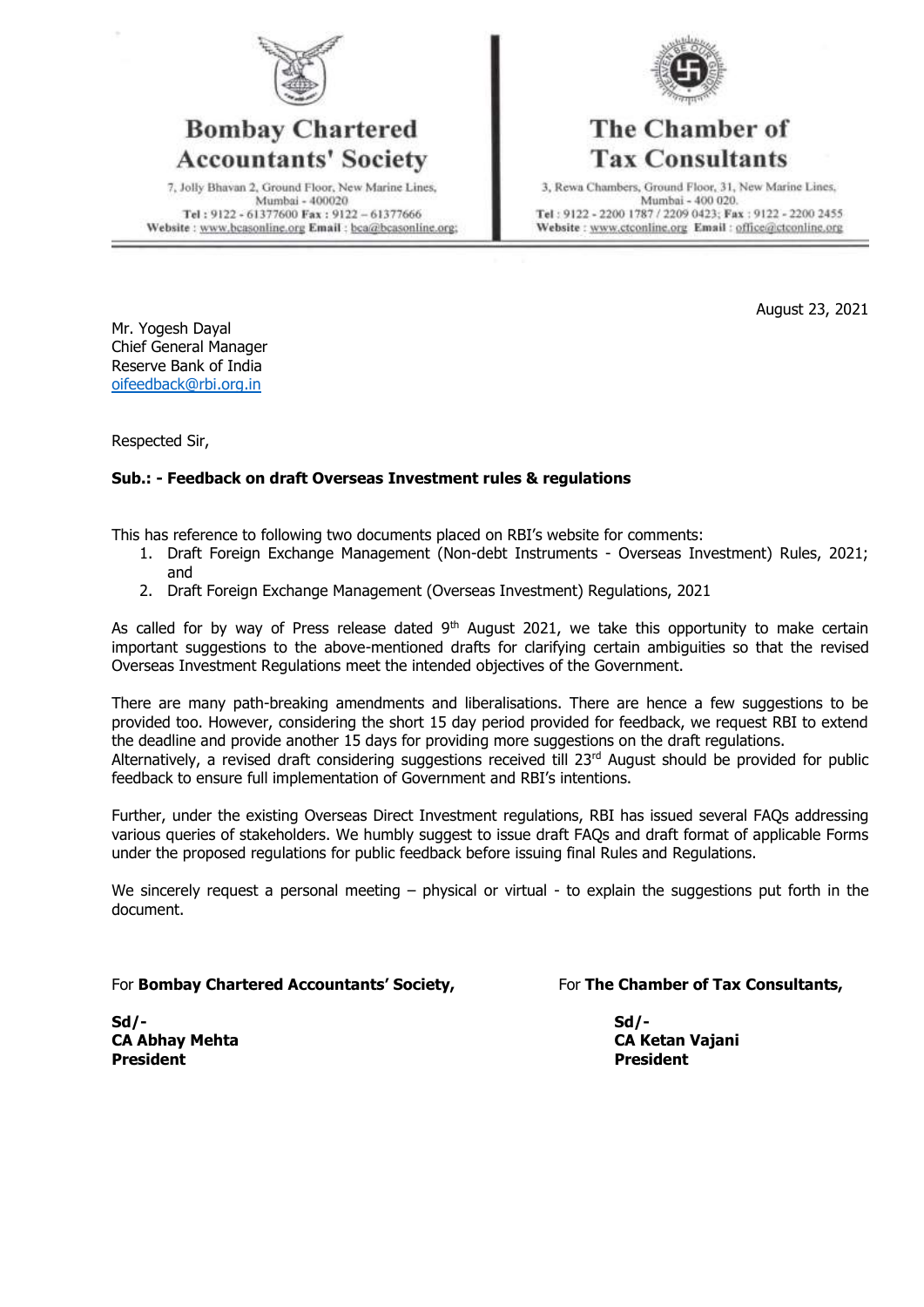

#### **Representation on Draft FEM (Non-debt instruments – Overseas Investment), Rules 2021 ('ODI Rules') and**

**Draft FEM (Overseas Investment) Regulations, 2021 ('OI Regulations)**

| $\overline{\text{Sr.}}$ | <b>Heading</b>            | clause<br>Relevant   | <b>Provision and Issues</b>                     | <b>Rationale and suggestion</b>                                              |
|-------------------------|---------------------------|----------------------|-------------------------------------------------|------------------------------------------------------------------------------|
| No.                     |                           | <b>Rules</b><br>of   |                                                 |                                                                              |
|                         |                           | <b>Regulation</b>    |                                                 |                                                                              |
| $\overline{1}$ .        | <b>Definition</b>         | Rule 2(vii)<br>under | <b>Provision (Extract)</b>                      | <b>Rationale:</b>                                                            |
|                         | <b>Overseas</b><br>Direct | Chapter I of ODI     | "Overseas Direct Investment (ODI)"              | The first part of the definition of ODI can be split into the following four |
|                         | <b>Investment</b><br>read | Rules                | means investment by way of acquisition of       | limbs:                                                                       |
|                         | with Schedule III         |                      | equity capital of an unlisted foreign entity,   | (1) investment by way of acquisition of equity capital of an                 |
|                         |                           |                      | or subscription to the Memorandum of            | unlisted foreign entity, or                                                  |
|                         |                           |                      | Association of a foreign entity, or             | (2) subscription to the Memorandum of Association of a foreign               |
|                         |                           |                      | investment in ten percent or more of the        | entity, or                                                                   |
|                         |                           |                      | paid-up equity capital of a listed foreign      | (3) investment in ten percent or more of the paid-up equity capital          |
|                         |                           |                      | entity, or where the person resident in India   | of a listed foreign entity, or                                               |
|                         |                           |                      | making such investment has or acquires          | (4) where the person resident in India making such investment                |
|                         |                           |                      | control, directly or indirectly, in the foreign | has or acquires control, directly or indirectly, in the foreign              |
|                         |                           |                      | $entity$                                        | entity.                                                                      |
|                         |                           |                      |                                                 | As can be seen from above, limb (4) has two conditions for an                |
|                         |                           |                      | Schedule III                                    | investment to qualify as an ODI. A person resident in India should be        |
|                         |                           |                      |                                                 | making such investment and in addition should acquire control,               |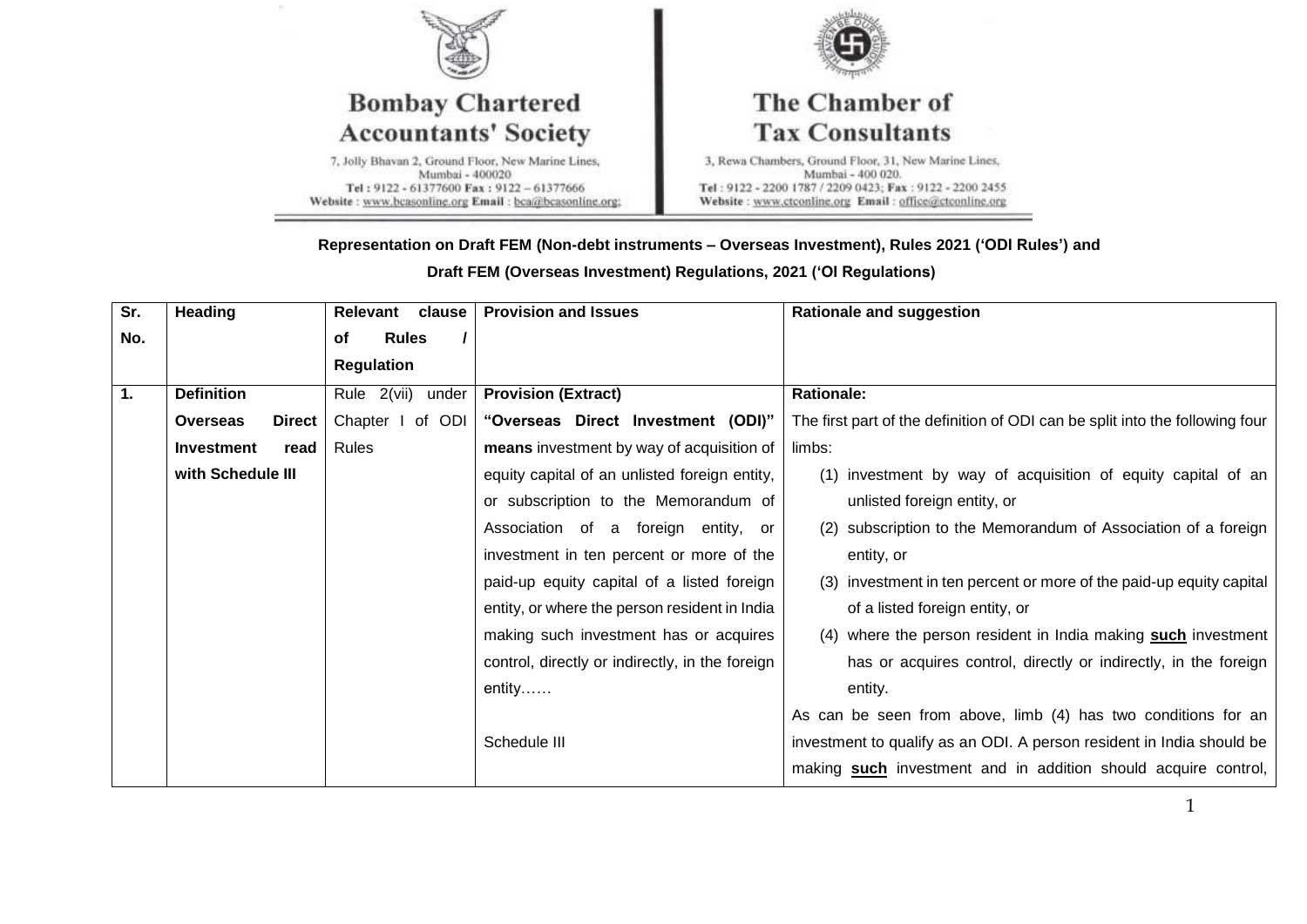

# **Bombay Chartered Accountants' Society**

7, Jolly Bhavan 2, Ground Floor, New Marine Lines,<br>Mumbai - 400020 Tel: 9122 - 61377600 Fax: 9122 - 61377666 Website: www.bcasonline.org Email: bca@bcasonline.org;



## The Chamber of **Tax Consultants**

| Resident<br>Overseas<br>Investment<br>by    | directly or indirectly, in the foreign entity. If one was to give a meaning |
|---------------------------------------------|-----------------------------------------------------------------------------|
| Individuals                                 | to the words <b>such investment</b> , it would mean investment as referred  |
| 2. A resident individual may make or hold   | under limbs (1), (2) and (3) above. In case such an interpretation is       |
| Overseas Investment in a foreign entity by  | adopted, an investment falling within (1), (2) and (3) already qualifies    |
| way of:                                     | as an ODI (with or without control). Accordingly, limb (4) becomes          |
| (i) ODI only in an operating foreign entity | redundant.                                                                  |
| not engaged in financial services activity, | Further, a plain reading of limb (1) suggests that acquisition of equity    |
| provided such individual also acquires      | capital (from Zero to 100%) of unlisted foreign entity would be             |
| control, directly or indirectly, in such    | regarded as ODI. If this is read with Schedule III - Clause $(2)(i)$ , a    |
| foreign entity. No subsidiary/SDS shall be  | resident individual would not be allowed to make any investment in a        |
| acquired or set up by such foreign entity;  | foreign entity if he does not acquire control in such foreign entity        |
|                                             | (except in case of acquisition of less than 10% stake in a listed entity).  |
| <b>Issue</b>                                | This seems to override the permissibility of making portfolio               |
| 1. Fourth limb of the definition            | investments into foreign entities which is presently available to           |
| becomes redundant.                          | resident individual under the Liberalised Remittance Scheme.                |
| with<br>2.<br>Anomaly<br>regards<br>to      |                                                                             |
| impermissibility of investment for          | <b>Suggestion</b>                                                           |
| individuals<br>resident<br>without          | Exclude equity stake upto 10%, without acquiring control, from the          |
| control.                                    | definition of ODI. Consequently, equity stake upto 10% (without             |
|                                             | acquisition of control) can get included under the definition of            |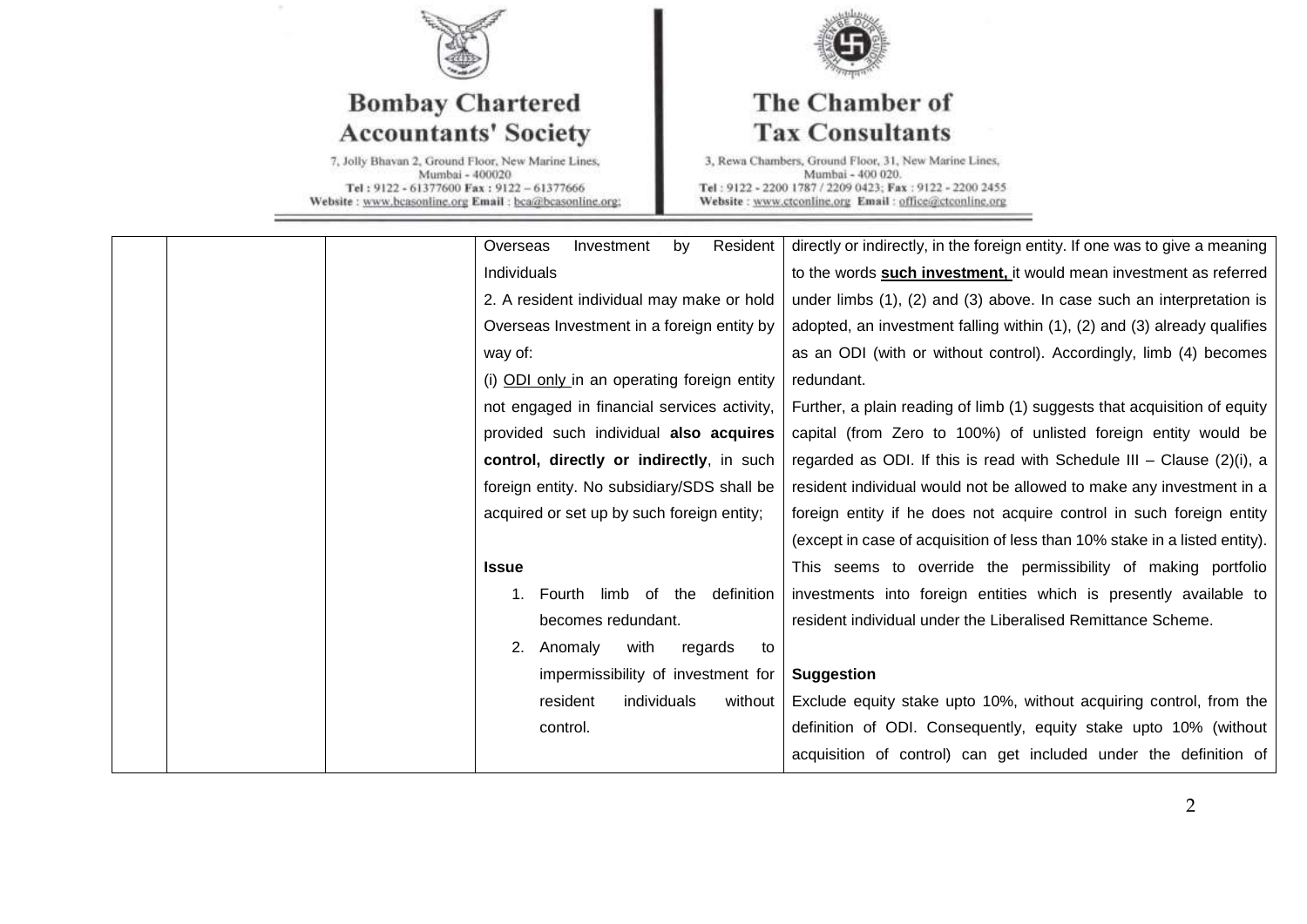

# **Bombay Chartered Accountants' Society**

7, Jolly Bhavan 2, Ground Floor, New Marine Lines,<br>Mumbai - 400020 Tel: 9122 - 61377600 Fax: 9122 - 61377666 Website: www.bcasonline.org Email: bca@bcasonline.org;



## The Chamber of **Tax Consultants**

|                         |                         |                      |                                              | Overseas Portfolio Investment (OPI). This will resolve the issue of the   |
|-------------------------|-------------------------|----------------------|----------------------------------------------|---------------------------------------------------------------------------|
|                         |                         |                      |                                              | fourth limb becoming redundant and also treat an investment of up to      |
|                         |                         |                      |                                              | 10% in a foreign entity (without control) as OPI and be permissible       |
|                         |                         |                      |                                              | freely.                                                                   |
|                         |                         |                      |                                              | Below is a possible suggestion for drafting the revised clause:           |
|                         |                         |                      |                                              | "Overseas Direct Investment (ODI)" means investment by way of             |
|                         |                         |                      |                                              | acquisition of 10% or more of the equity capital of an unlisted foreign   |
|                         |                         |                      |                                              | entity, or subscription to the Memorandum of Association of a foreign     |
|                         |                         |                      |                                              | entity, or investment in ten percent or more of the paid-up equity        |
|                         |                         |                      |                                              | capital of a listed foreign entity, or where the person resident in India |
|                         |                         |                      |                                              | making investment in a foreign entity has or acquires control, directly   |
|                         |                         |                      |                                              | or indirectly, in the foreign entity                                      |
| $\overline{\mathbf{2}}$ | <b>Definition</b><br>of | Rule 2(vii)<br>under | <b>Provision:</b>                            | <b>Recommendations:</b>                                                   |
|                         | foreign entity          | Chapter I of ODI     | "Foreign Entity" means (a)<br>an entity      | Kindly replace the word 'and' with 'or' so as to align it with the        |
|                         |                         | <b>Rules</b>         | incorporated and registered outside          | existing understanding.                                                   |
|                         |                         |                      | India under the laws of the host country, or |                                                                           |
|                         |                         |                      | (b) an unincorporated entity engaged in a    | <b>Rationale:</b>                                                         |
|                         |                         |                      | strategic sector and formed under the laws   | With the proposed definition, popular form of entities like LLC in United |
|                         |                         |                      | of the host country;                         | States of America and LLP in other countries which are formed and         |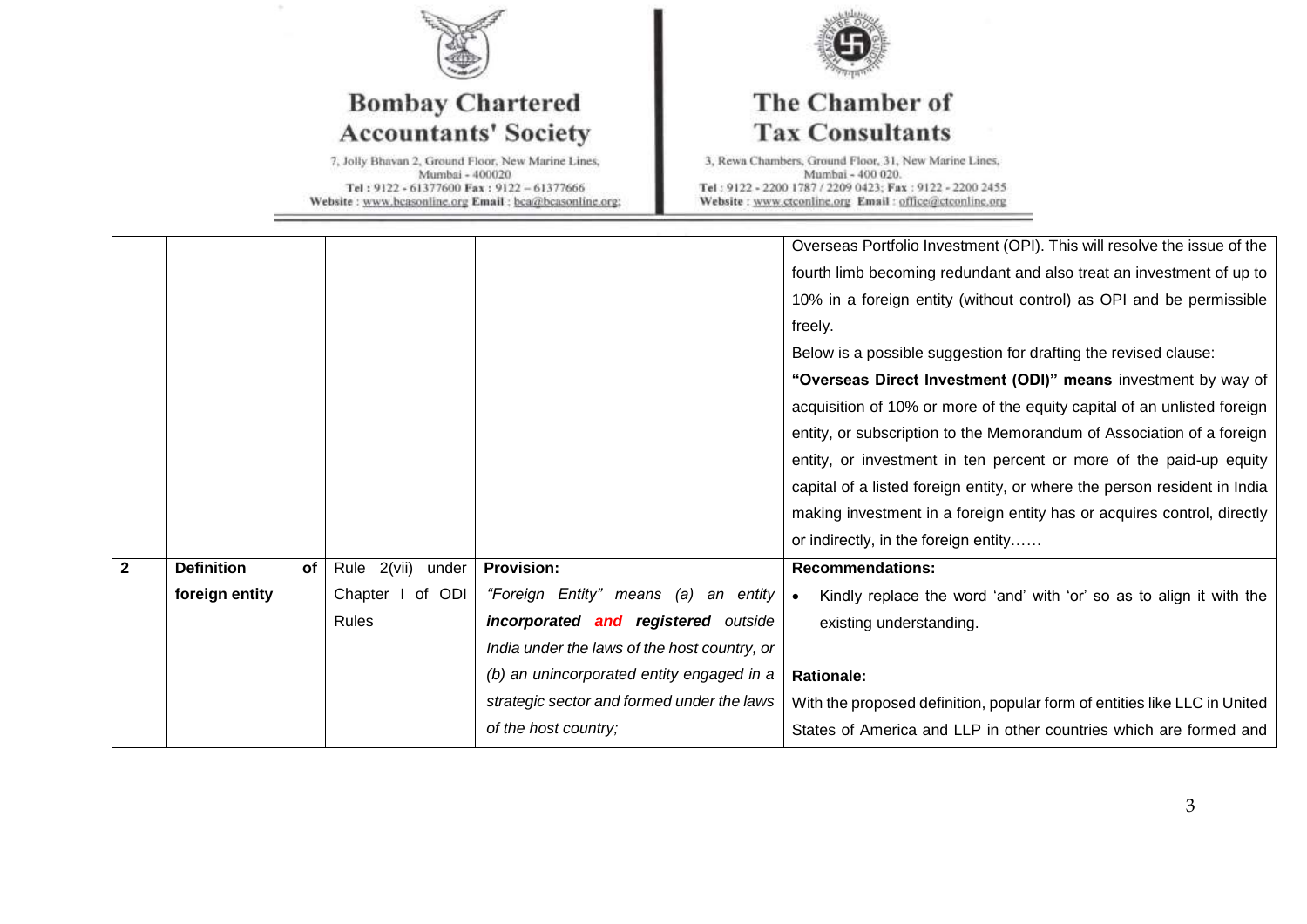

# **Bombay Chartered Accountants' Society**

7, Jolly Bhavan 2, Ground Floor, New Marine Lines,<br>Mumbai - 400020 Tel: 9122 - 61377600 Fax: 9122 - 61377666 Website: www.bcasonline.org Email: bca@bcasonline.org;



## The Chamber of **Tax Consultants**

|  | Provided that in case of any ODI in an         | registered but not incorporated would become ineligible for receiving |
|--|------------------------------------------------|-----------------------------------------------------------------------|
|  | unincorporated entity engaged in a non-        | overseas direct investment from person resident in India.             |
|  | strategic sector and existing as on the date   |                                                                       |
|  | of notification of these rules, no further     |                                                                       |
|  | investment shall be made after six months      |                                                                       |
|  | from the date of notification unless the       |                                                                       |
|  | structure of the foreign entity is modified in |                                                                       |
|  | compliance with these rules.                   |                                                                       |
|  |                                                |                                                                       |
|  | <b>Issue:</b>                                  |                                                                       |
|  | The proposed definition of the foreign         |                                                                       |
|  | entity has restricted the scope of the         |                                                                       |
|  | entities in which Person resident in India     |                                                                       |
|  | can make overseas direct investments. It       |                                                                       |
|  | now allows investment to be made only in       |                                                                       |
|  | entities which are incorporated and            |                                                                       |
|  | registered which is far restrictive than the   |                                                                       |
|  | understanding<br>under the existing            |                                                                       |
|  | regulations. Under the existing regulations,   |                                                                       |
|  | as explained by FAQ no. 5 on Overseas          |                                                                       |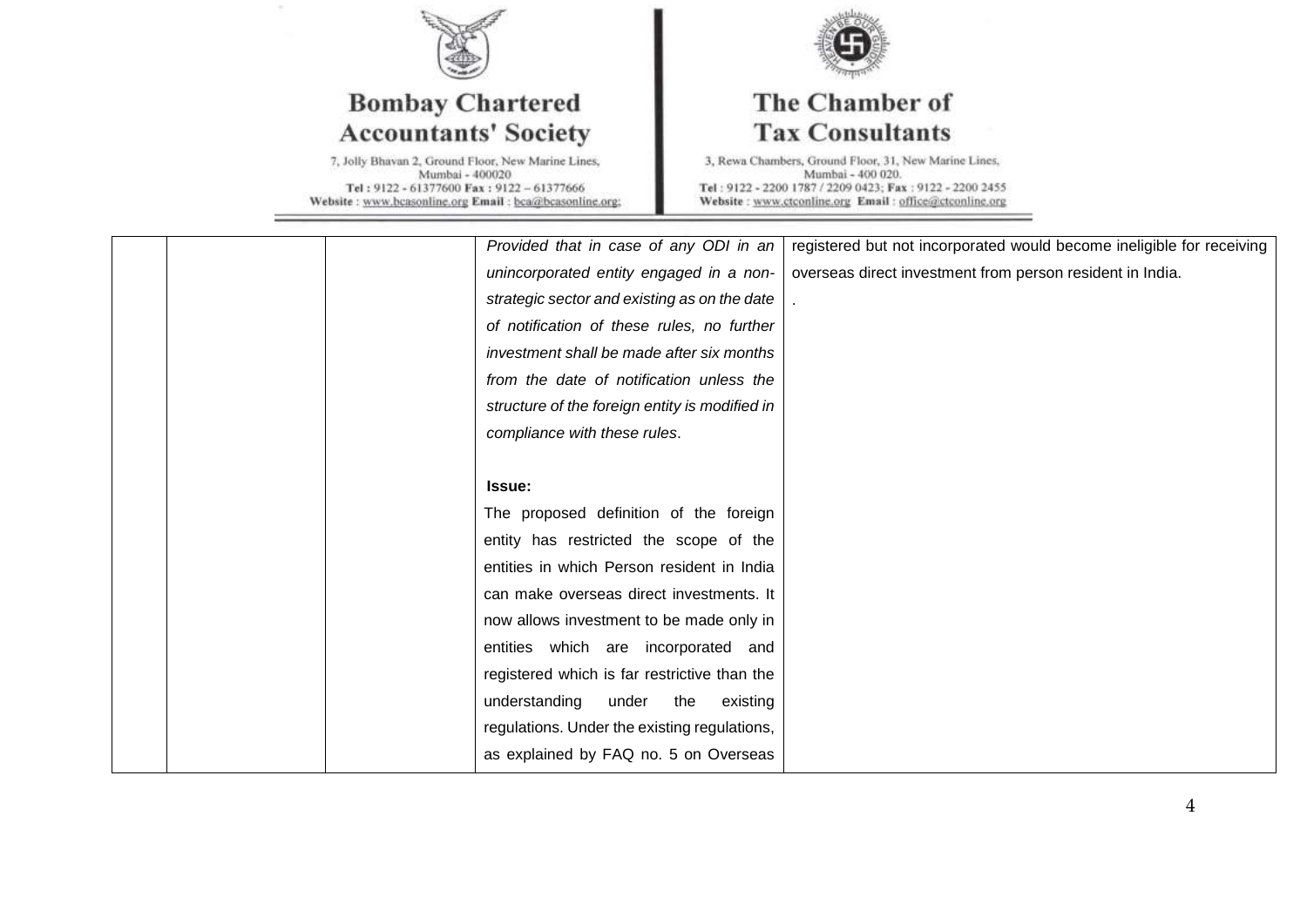

 $\alpha$ 

# **Bombay Chartered Accountants' Society**

7, Jolly Bhavan 2, Ground Floor, New Marine Lines,<br>Mumbai - 400020 Tel: 9122 - 61377600 Fax: 9122 - 61377666 Website: www.bcasonline.org Email: bca@bcasonline.org;



## The Chamber of **Tax Consultants**

|    |                                              |                                                       | Direct Investment an Indian Party<br>Resident Indian can invest in a JV / WOS<br>which is either formed, registered or<br>incorporated in accordance with the laws<br>and regulations of the host country.<br>The definition of the foreign entity is also<br>not in sync with the definition of host<br>country / jurisdiction. Host country /<br>Jurisdiction covers all the countries where<br>the foreign entity is either formed,<br>registered or incorporated, which is also in<br>alignment with the existing regulations. |                                                                                                                                                                                                                                                                                                                                                                                             |
|----|----------------------------------------------|-------------------------------------------------------|------------------------------------------------------------------------------------------------------------------------------------------------------------------------------------------------------------------------------------------------------------------------------------------------------------------------------------------------------------------------------------------------------------------------------------------------------------------------------------------------------------------------------------|---------------------------------------------------------------------------------------------------------------------------------------------------------------------------------------------------------------------------------------------------------------------------------------------------------------------------------------------------------------------------------------------|
| 3. | Definition of Step<br><b>Down Subsidiary</b> | Rule 2(xxv) under<br>Chapter I of ODI<br><b>Rules</b> | <b>Provision:</b><br>"Step Down Subsidiary (SDS)" means a<br>subsidiary of a foreign entity having ODI<br>and in a case where the Indian entity has<br>control in the foreign entity at the time of<br>the creation of SDS, the structure of such                                                                                                                                                                                                                                                                                  | <b>Rationale:</b><br>$\bullet$<br>The definition states that SDS means a "subsidiary of a foreign<br>entity". The word "Subsidiary" however has not been defined.<br>Under company law and in general, the normal meaning of<br>subsidiary in relation to any other company, means a company in<br>which the holding company-<br>(i) controls the composition of the Board of Directors; or |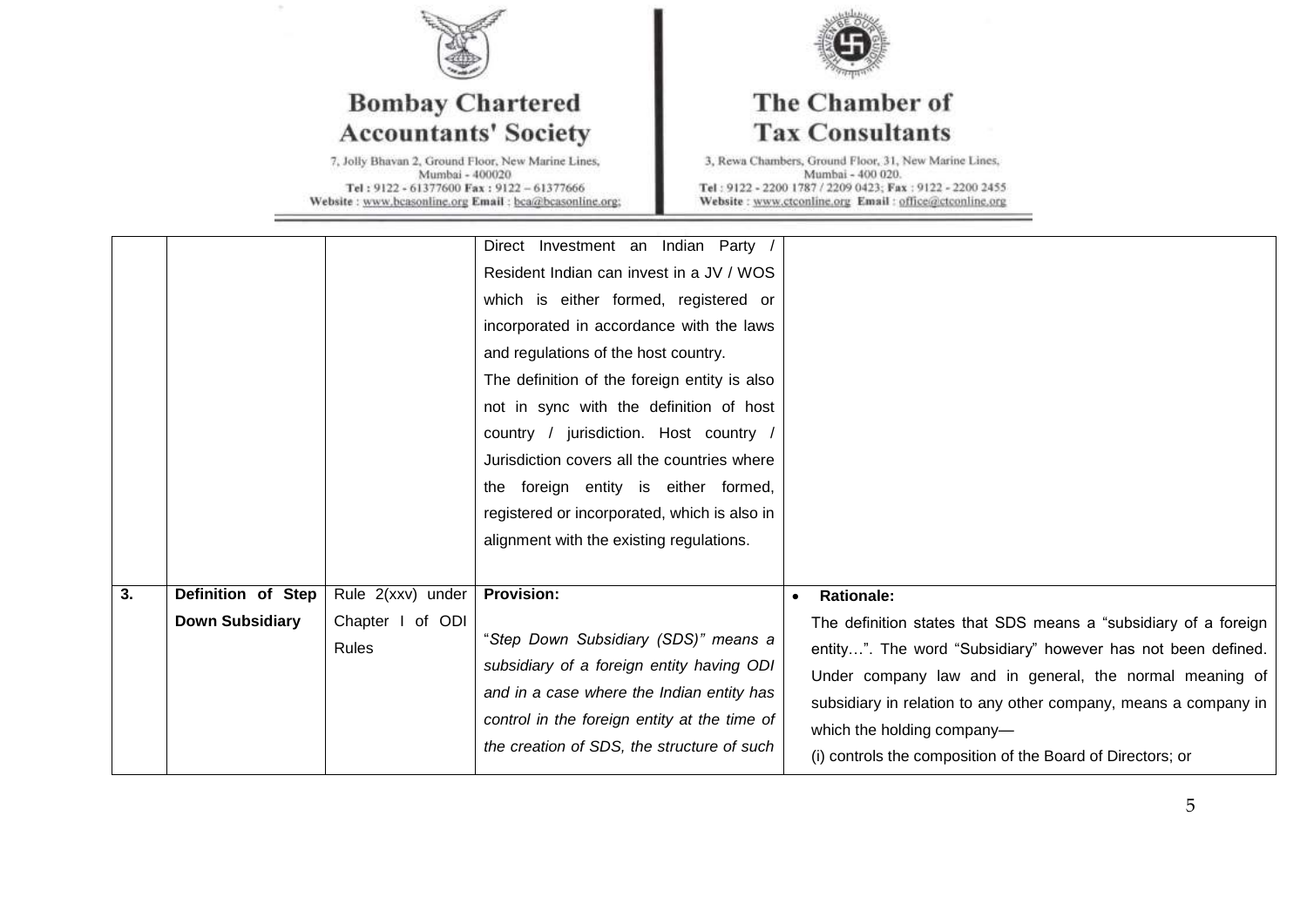

# **Bombay Chartered Accountants' Society**

7, Jolly Bhavan 2, Ground Floor, New Marine Lines,<br>Mumbai - 400020 Tel: 9122 - 61377600 Fax: 9122 - 61377666 Website: www.bcasonline.org Email: bca@bcasonline.org;



## The Chamber of **Tax Consultants**

|  | SDS shall comply with the requirements of      | (ii) exercises or controls more than one-half of the total share         |
|--|------------------------------------------------|--------------------------------------------------------------------------|
|  | a foreign entity as prescribed in rule 2(vii). | capital either at its own or together with one or more of its subsidiary |
|  | Explanation:                                   | companies:                                                               |
|  | (a) For this clause, a subsidiary would not    |                                                                          |
|  | include an entity in which the foreign entity  | In practice, under the existing regulations, if the foreign entity which |
|  | holds equity capital in the nature of listed   | has ODI, invests in a Step down entity, FEMA compliance has to           |
|  | securities and not exceeding 10% of the        | be undertaken. Step down entity need not be a subsidiary. This was       |
|  | paid-up capital of the investee entity.        | clear from the use of the terminology "Joint Venture" as                 |
|  | (b) A subsidiary of an SDS will also be an     | distinguished from a "Wholly Owned Subsidiary". These terms do           |
|  | SDS.                                           | not find place in the draft OI Regulations and hence the concern         |
|  |                                                | regarding the use of the word 'subsidiary'.                              |
|  | <b>Issue</b>                                   |                                                                          |
|  | The definition in the draft OI Rules means     | The definition in the draft OI Rules means that if the foreign entity    |
|  | that if the foreign entity has invested less   | has invested less than 50% and does not have control, it does not        |
|  | than 50% and does not have control, it         | have to comply with ODI rules.                                           |
|  | does not have to comply with ODI rules.        |                                                                          |
|  |                                                | Consider a case where Indian resident has Overseas investment in         |
|  |                                                | a foreign company. The foreign company further invests only 25%          |
|  |                                                | in the step down entity. Such an entity does not fall within meaning     |
|  |                                                | of 'subsidiary' and hence is not a 'step down subsidiary' as per draft   |
|  |                                                |                                                                          |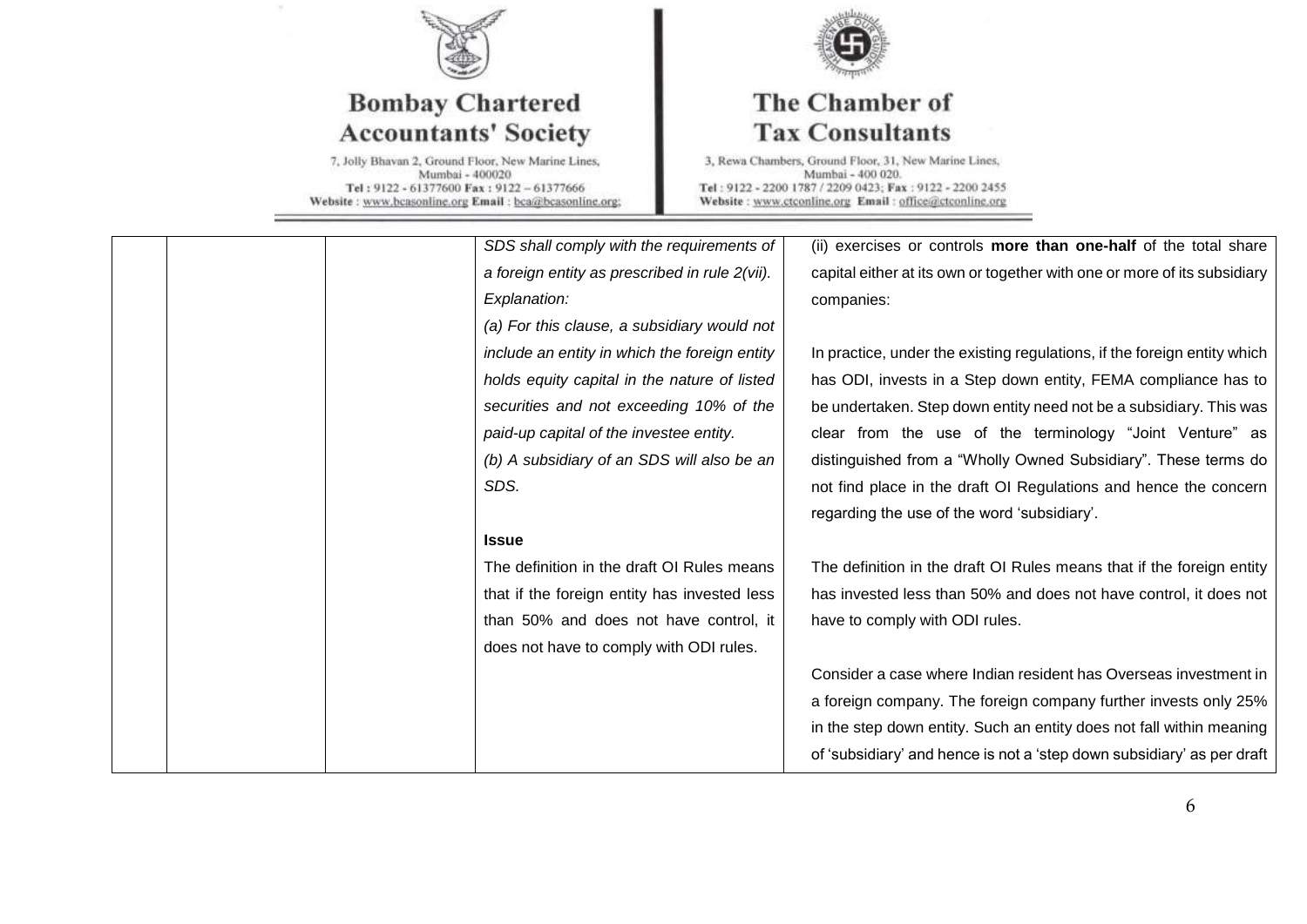

## **Bombay Chartered Accountants' Society**

7, Jolly Bhavan 2, Ground Floor, New Marine Lines,<br>Mumbai - 400020 Tel: 9122 - 61377600 Fax: 9122 - 61377666 Website: www.bcasonline.org Email: bca@bcasonline.org;



## The Chamber of **Tax Consultants**

|    |                      |                   |                                           | rules. No compliance would be required for such step down<br>investment.<br><b>Recommendation:</b><br>We suggest that the definition should be of "Step Down Entity<br>(SDE)" instead of "Step Down Subsidiary". The redrafted definition<br>could read as under:<br>SDE means an entity in which another foreign entity having ODI<br>has invested, and in a case where the Indian entity has control in<br>the entity at the time of the creation of SDE, the structure of such<br>SDE shall comply with the requirements of a foreign entity as<br>prescribed in rule 2(vii) if applicable. |
|----|----------------------|-------------------|-------------------------------------------|------------------------------------------------------------------------------------------------------------------------------------------------------------------------------------------------------------------------------------------------------------------------------------------------------------------------------------------------------------------------------------------------------------------------------------------------------------------------------------------------------------------------------------------------------------------------------------------------|
|    |                      |                   |                                           |                                                                                                                                                                                                                                                                                                                                                                                                                                                                                                                                                                                                |
| 4. | Definition of write- | Rule 2(xxx) under | <b>Provision</b>                          | <b>Rationale:</b>                                                                                                                                                                                                                                                                                                                                                                                                                                                                                                                                                                              |
|    | off                  | Chapter I of ODI  | "Write-Off" means any shortfall in the    | It seems the intention behind defining the term write-off (much wider                                                                                                                                                                                                                                                                                                                                                                                                                                                                                                                          |
|    |                      | Rules             | amount of consideration received by a     | than understood currently) is to liberalize the regulations and allow                                                                                                                                                                                                                                                                                                                                                                                                                                                                                                                          |
|    |                      |                   | person resident in India against the      | disinvestment involving write-off under automatic route. Currently its                                                                                                                                                                                                                                                                                                                                                                                                                                                                                                                         |
|    |                      |                   | proportionate amount of equity capital at | under approval route subject to some conditions and limits. The                                                                                                                                                                                                                                                                                                                                                                                                                                                                                                                                |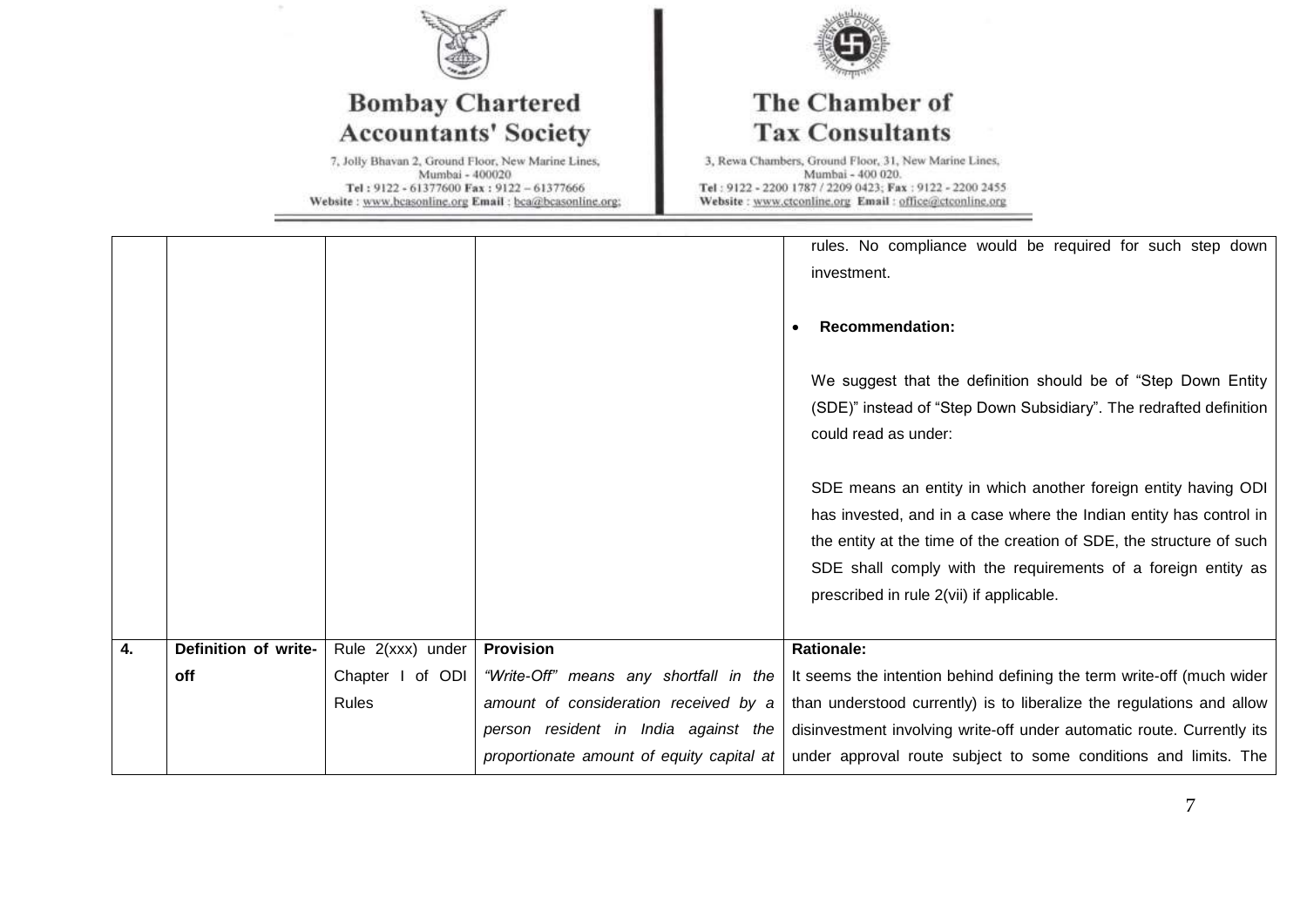

# **Bombay Chartered Accountants' Society**

7, Jolly Bhavan 2, Ground Floor, New Marine Lines,<br>Mumbai - 400020 Tel: 9122 - 61377600 Fax: 9122 - 61377666 Website: www.bcasonline.org Email: bca@bcasonline.org;



## The Chamber of **Tax Consultants**

|    | immovable<br>outside<br>property | under Chapter III of<br><b>ODI Rules</b> | "(2) A person resident in India who is an<br>individual may acquire immovable property | From plain reading of the provision, it appears that an individual<br>resident in India cannot fund any amount when he is purchasing the |
|----|----------------------------------|------------------------------------------|----------------------------------------------------------------------------------------|------------------------------------------------------------------------------------------------------------------------------------------|
| 5. | <b>Acquisition</b><br>of         | 10(2)(iv)<br>Rule                        | <b>Provision</b>                                                                       | <b>Rationale:</b>                                                                                                                        |
|    |                                  |                                          | the ODI Rules or OI Regulations                                                        |                                                                                                                                          |
|    |                                  |                                          | defined, the same is not referred in either                                            |                                                                                                                                          |
|    |                                  |                                          | While the term "write-off" have been                                                   |                                                                                                                                          |
|    |                                  |                                          | <b>Issue</b>                                                                           | narrow meaning than what the intent suggest.                                                                                             |
|    |                                  |                                          |                                                                                        | 5(C) alongwith the phrase diminution in value otherwise it would have                                                                    |
|    |                                  |                                          | foreign entity.                                                                        | interpretation. The term write off should also be included in Regulation                                                                 |
|    |                                  |                                          | restructuring of the balance sheet of the                                              | to align the regulations with the intent and avoid any confusion in                                                                      |
|    |                                  |                                          | receivables<br>on<br>account<br>other<br>- of                                          | The said term write-off should be referred to in Regulation 5(B) so as                                                                   |
|    |                                  |                                          | amount of diminution in the capital and                                                | <b>Recommendation:</b>                                                                                                                   |
|    |                                  |                                          | disinvestment from the foreign entity or the                                           |                                                                                                                                          |
|    |                                  |                                          | due and outstanding on the date of such                                                | interpretations.                                                                                                                         |
|    |                                  |                                          | the investment in equity capital and debt as                                           | unnecessarily make such liberalization a point of debate and various                                                                     |
|    |                                  |                                          | amount of consideration received against                                               | reference to the said term in the rules and regulations would                                                                            |
|    |                                  |                                          | disinvestment, such short fall includes the                                            | under automatic route with up to certain limits. Without giving                                                                          |
|    |                                  |                                          | foreign entity and in case of full                                                     | foreign entity involving diminution (though not defined) is allowed                                                                      |
|    |                                  |                                          | the time of partial disinvestment in the                                               | intention also draws support from the fact that now Restructuring of                                                                     |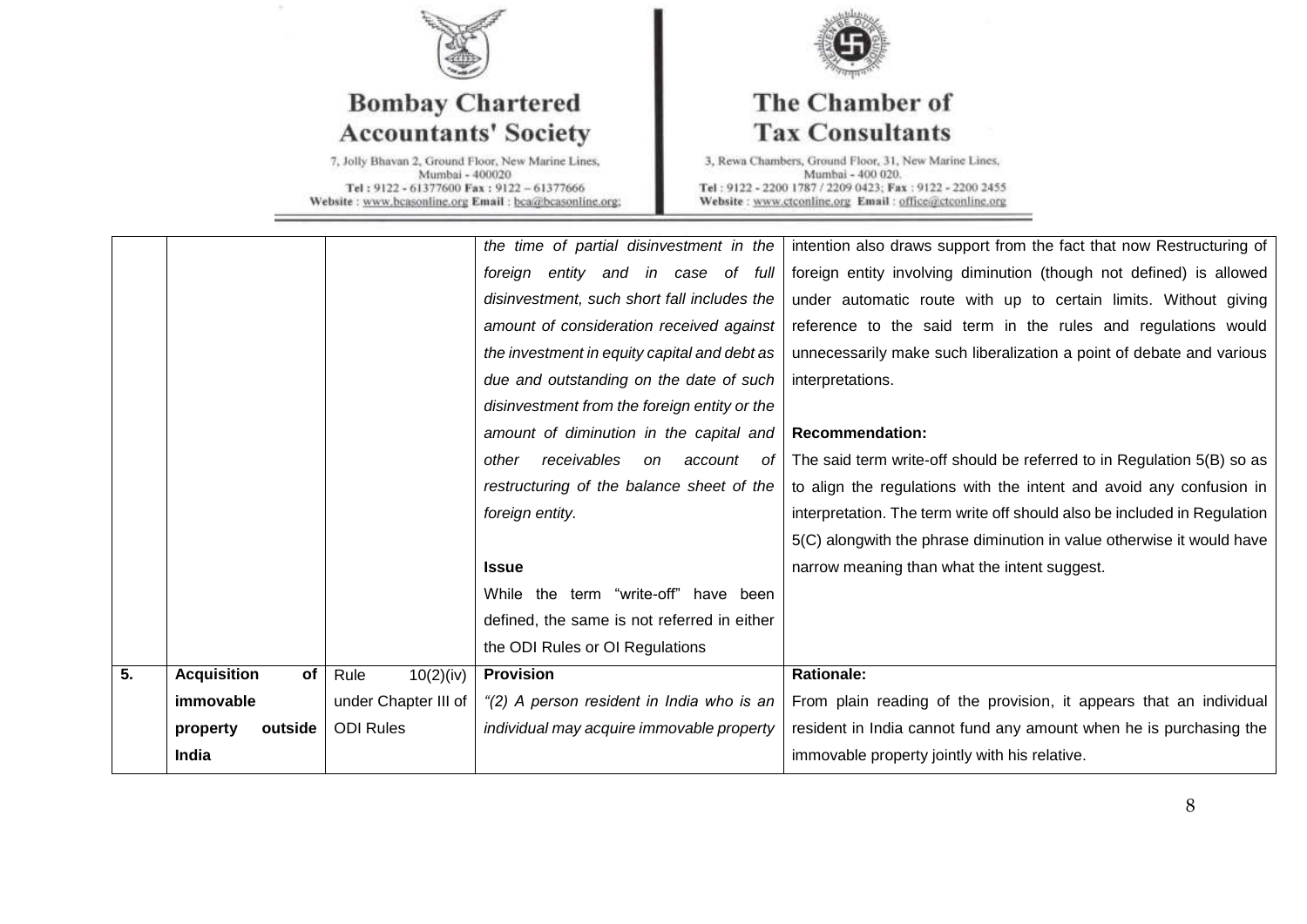

 $\alpha$ 

## **Bombay Chartered Accountants' Society**

7, Jolly Bhavan 2, Ground Floor, New Marine Lines,<br>Mumbai - 400020 Tel: 9122 - 61377600 Fax: 9122 - 61377666 Website: www.bcasonline.org Email: bca@bcasonline.org;



## The Chamber of **Tax Consultants**

|   |                          |                            | outside India from a person resident in    |                                                                         |
|---|--------------------------|----------------------------|--------------------------------------------|-------------------------------------------------------------------------|
|   |                          |                            | India:                                     | Recommendation                                                          |
|   |                          |                            | (i)<br>                                    | The starting para may read as under:                                    |
|   |                          |                            | (ii)<br>                                   | "(2) A person resident in India who is an individual may acquire        |
|   |                          |                            | (iii)<br>                                  | immovable property outside India from a person resident in India in     |
|   |                          |                            | Jointly with a relative who is a<br>(iv)   | any one or more of the following manners:                               |
|   |                          |                            | person resident outside India,             |                                                                         |
|   |                          |                            | provided there is no outflow of            |                                                                         |
|   |                          |                            | funds from India;                          |                                                                         |
|   |                          |                            | (v)<br>. 7                                 |                                                                         |
|   |                          |                            |                                            |                                                                         |
| 6 | <b>Explanation</b><br>of | <b>Explanation to Rule</b> | "For these rules, bona fide business       | <b>Rationale:</b>                                                       |
|   | <b>Bonafide Activity</b> | 4(A) of ODI Rules.         | activity shall mean any business activity  | The Explanation refers to business activity legally permissible. How    |
|   |                          |                            | legally permissible both in India and host | legally permissible is to be determined has not been stated - there are |
|   |                          |                            | jurisdiction."                             | several activities where Central Government and State Government        |
|   |                          |                            |                                            | laws apply. Or only State Government law applies. For example, liquor   |
|   |                          |                            |                                            | sale is permitted in Maharashtra, but not in Gujarat. Can such a person |
|   |                          |                            |                                            | undertake liquor business abroad (assuming that the Indian investor     |
|   |                          |                            |                                            | is in Gujarat.)                                                         |
|   |                          |                            |                                            |                                                                         |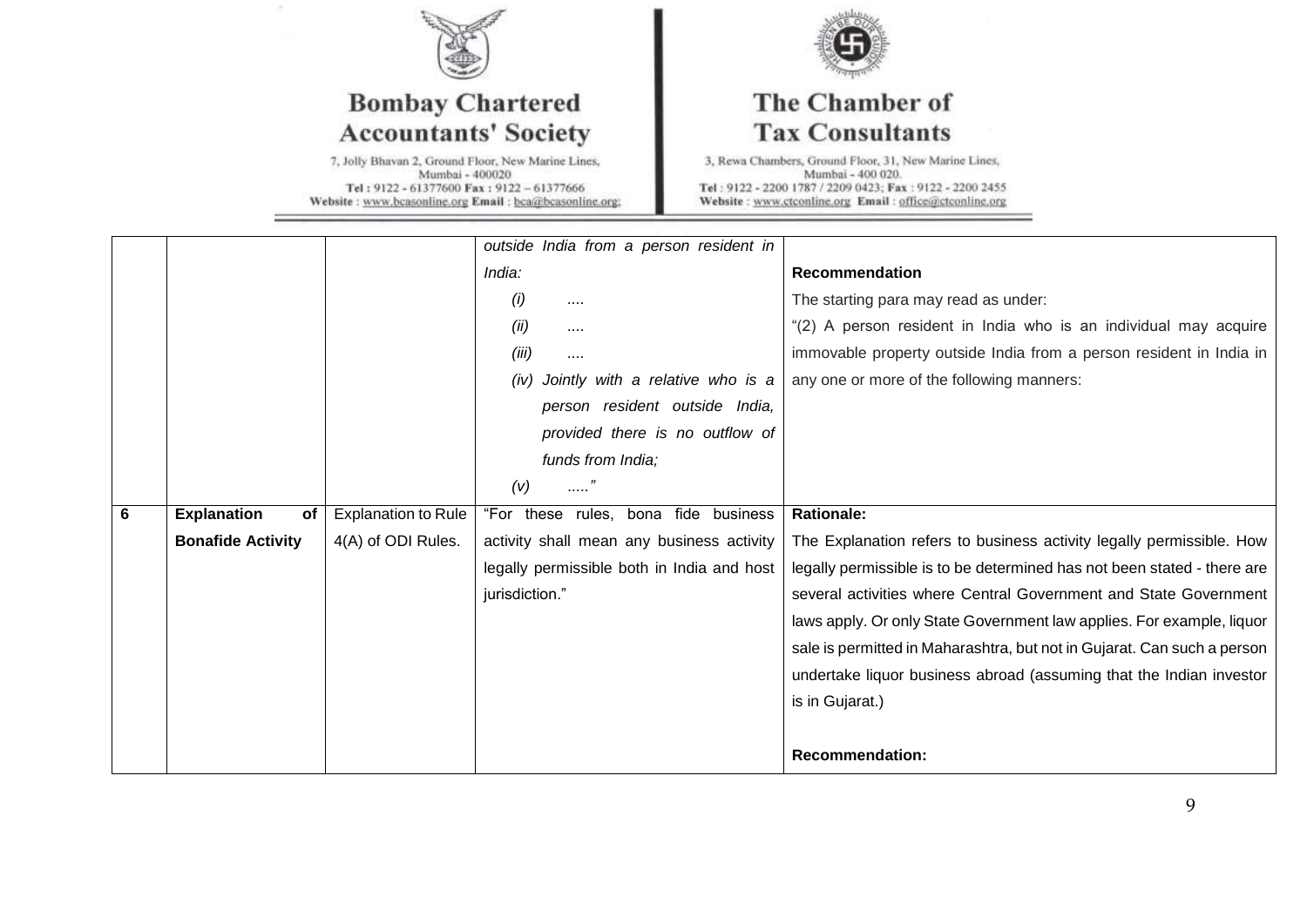

## **Bombay Chartered Accountants' Society**

7, Jolly Bhavan 2, Ground Floor, New Marine Lines,<br>Mumbai - 400020 Tel: 9122 - 61377600 Fax: 9122 - 61377666 Website: www.bcasonline.org Email: bca@bcasonline.org;



## The Chamber of **Tax Consultants**

| Central Government laws to determine whether the activity is a              |
|-----------------------------------------------------------------------------|
| bonafide business activity or not. Thus, if the activity is permitted under |
| the Central Government laws of India and foreign country, it will be        |
|                                                                             |
|                                                                             |
| The term "under investigation" may have been defined differently            |
| under different Statutes and may lead to different interpretations,         |
| especially, in the context of Income-tax Act, 1961 (IT Act) where the       |
| term "under investigation" is not defined and even a routine scrutiny       |
| assessment or an enquiry may be considered as investigation.                |
|                                                                             |
|                                                                             |
| Therefore, in order to bring clarity, the term "under investigation"        |
|                                                                             |
|                                                                             |
|                                                                             |
|                                                                             |
|                                                                             |
|                                                                             |
|                                                                             |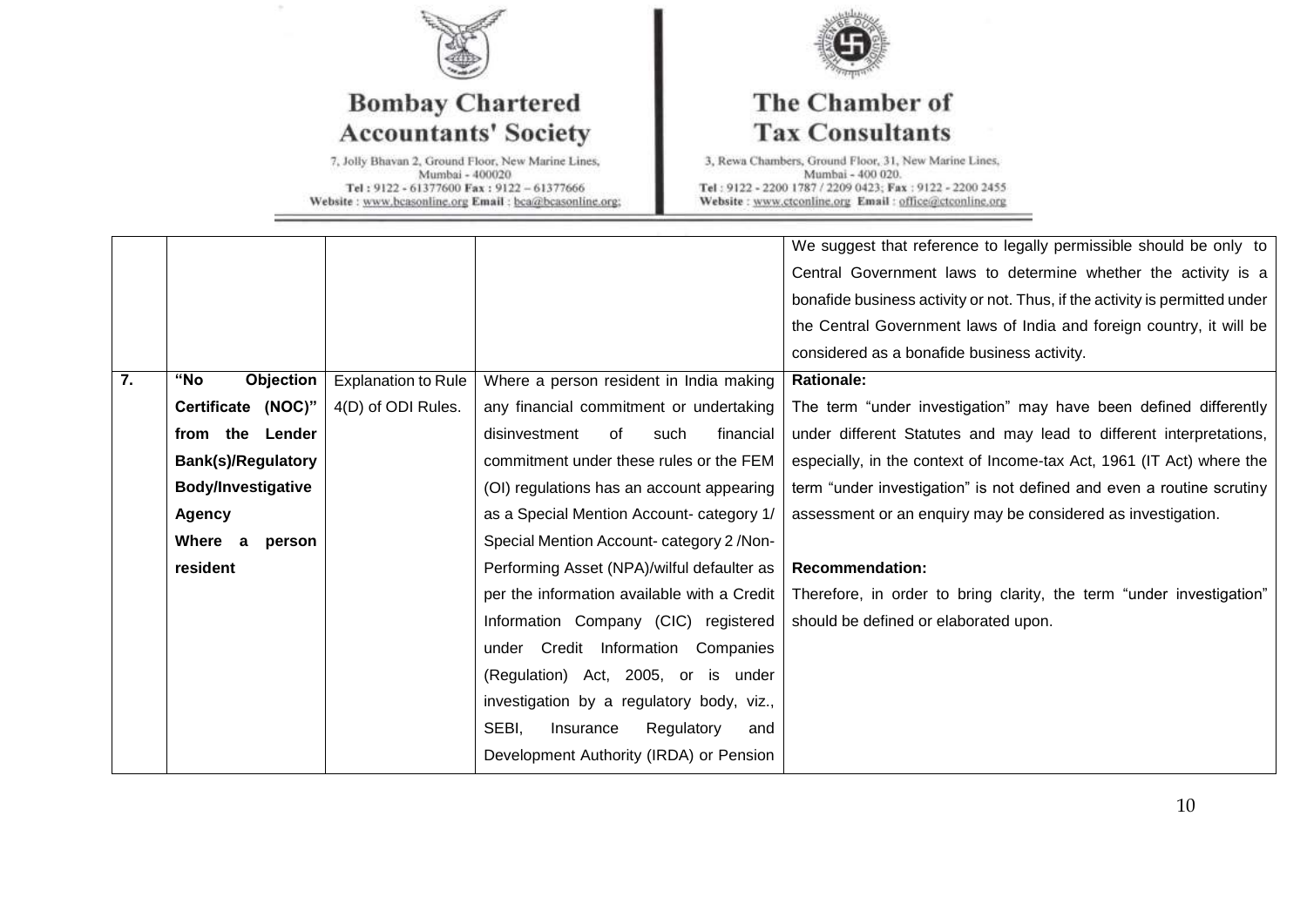

# **Bombay Chartered Accountants' Society**

7, Jolly Bhavan 2, Ground Floor, New Marine Lines,<br>Mumbai - 400020 Tel: 9122 - 61377600 Fax: 9122 - 61377666 Website: www.bcasonline.org Email: bca@bcasonline.org;



## The Chamber of **Tax Consultants**

|  | Regulatory<br>Development<br>Fund<br>and    |  |
|--|---------------------------------------------|--|
|  | Authority (PFRDA) or National Housing       |  |
|  | Bank (NHB) or any other regulator as may    |  |
|  | be prescribed by the Central Government,    |  |
|  | or is under investigation by investigative  |  |
|  | agencies in India, viz., Central Bureau of  |  |
|  | Investigation or Directorate of Enforcement |  |
|  | or Income-tax Department or Serious         |  |
|  | Frauds Investigation Office or any other    |  |
|  | agency as advised by the Central            |  |
|  | Government, an NOC shall be obtained        |  |
|  | from the<br>lender bank(s)/regulatory       |  |
|  | body/investigative agency concerned         |  |
|  | before making financial commitment or       |  |
|  | undertaking disinvestment of such           |  |
|  | financial commitment provided such          |  |
|  | financial commitment is in compliance with  |  |
|  | other provisions of these rules and FEM     |  |
|  | (OI) regulations.                           |  |
|  |                                             |  |
|  |                                             |  |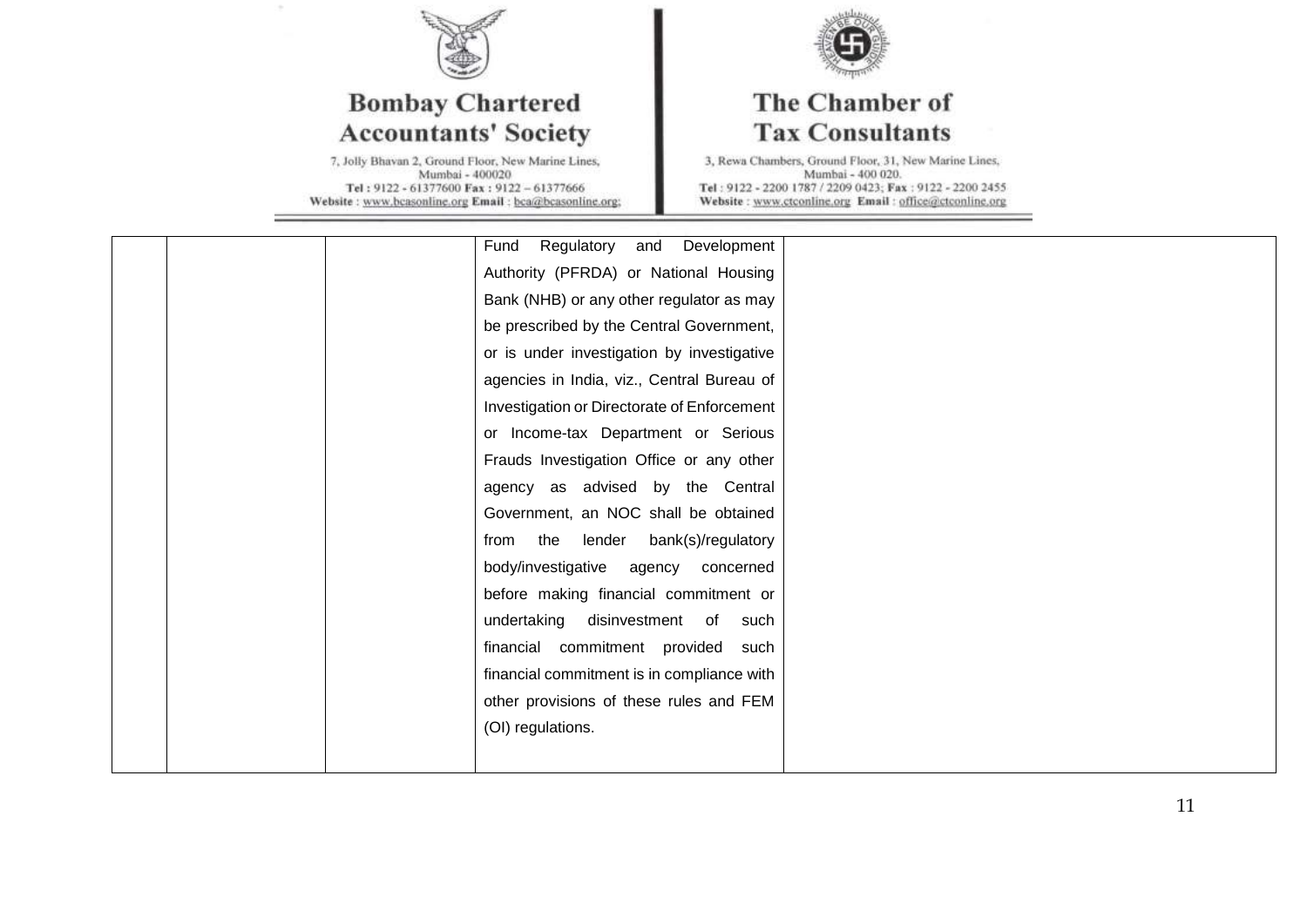

# **Bombay Chartered Accountants' Society**

7, Jolly Bhavan 2, Ground Floor, New Marine Lines,<br>Mumbai - 400020 Tel: 9122 - 61377600 Fax: 9122 - 61377666 Website: www.bcasonline.org Email: bca@bcasonline.org;



## The Chamber of **Tax Consultants**

| 8. | <b>Round Tripping</b> | Rule 6(3)    | of OI | "The Financial Commitment by a person          | <b>Rationale:</b>                                                          |
|----|-----------------------|--------------|-------|------------------------------------------------|----------------------------------------------------------------------------|
|    |                       | <b>Rules</b> |       | resident in India in a foreign entity that has | At the outset, the proposal from the RBI to not explicitly prohibit round- |
|    |                       |              |       | invested or invests into India, at the time of | tripping of investments is welcome. It is in line with the current         |
|    |                       |              |       | making such Financial Commitment or at         | business outlook and will benefit Indian businesses. Also, "tax-           |
|    |                       |              |       | any time thereafter, either directly or        | evasion" is a legitimate concern from the RBI and is now well              |
|    |                       |              |       | indirectly, which is designed for the          | addressed (compared to previous decade) due to the following               |
|    |                       |              |       | purpose of tax evasion/ tax avoidance          | significant changes -                                                      |
|    |                       |              |       | by such person is not permitted and any        |                                                                            |
|    |                       |              |       | contravention under this rule shall be         | a) Introduction of General anti-avoidance rules in India since 2017;       |
|    |                       |              |       | considered to be a contravention of            | b) Modification of Indian tax treaties (such as Mauritius, Cyprus,         |
|    |                       |              |       | serious/sensitive nature."                     | Singapore) from 2017 due to which capital gains would be taxable in        |
|    |                       |              |       |                                                | India;                                                                     |
|    |                       |              |       |                                                | c) Implementation of BEPS Minimum Standards by India pursuant to           |
|    |                       |              |       |                                                | OECD's global efforts since 2020;                                          |
|    |                       |              |       |                                                | d) Likely introduction of Global Minimum tax under OECD's Pillar 2         |
|    |                       |              |       |                                                | proposals wherein India is actively participating (likely from 2021)       |
|    |                       |              |       |                                                | e) Introduction of automatic exchange of information wherein India is      |
|    |                       |              |       |                                                | an active party.                                                           |
|    |                       |              |       |                                                |                                                                            |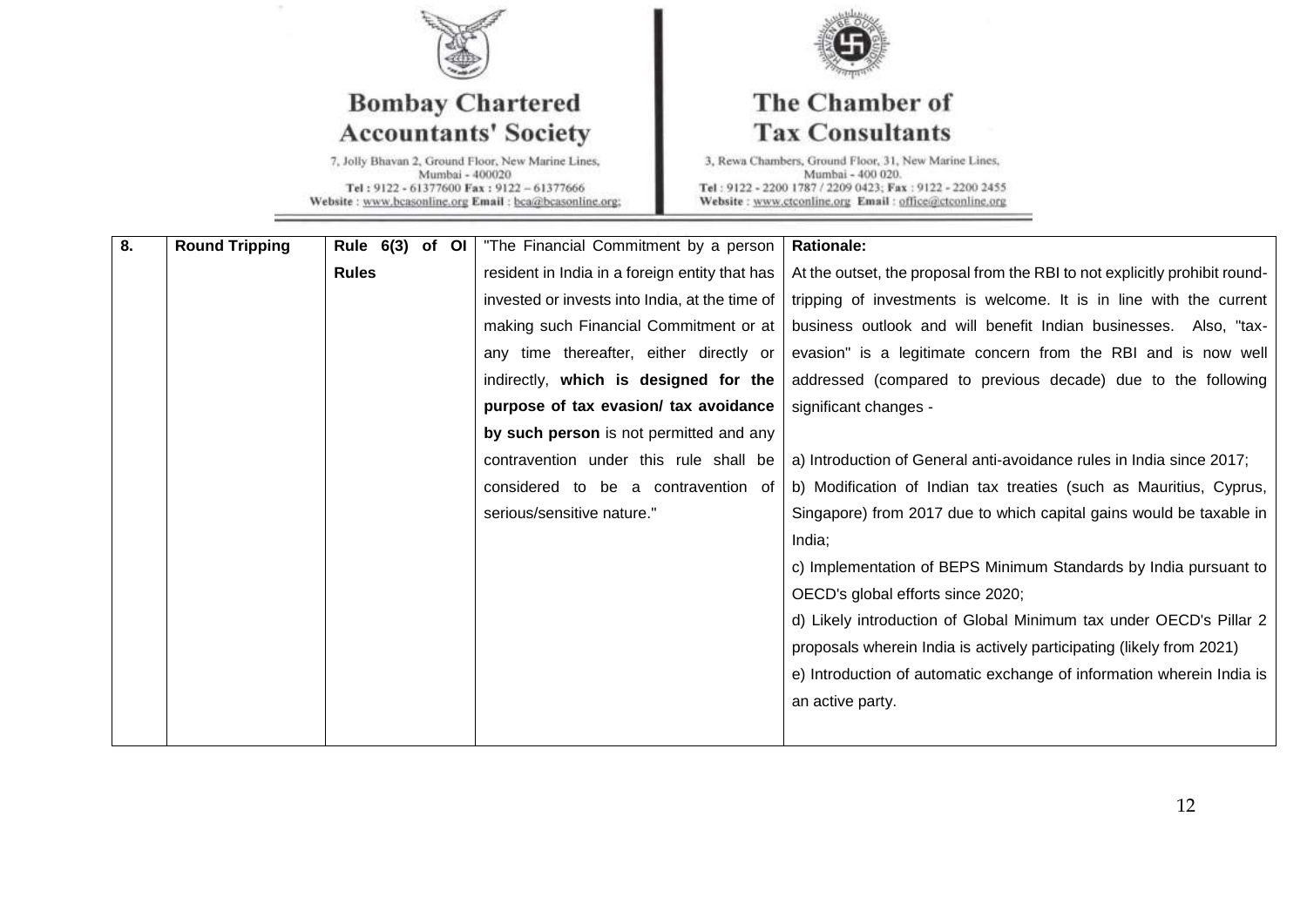

# **Bombay Chartered Accountants' Society**

7, Jolly Bhavan 2, Ground Floor, New Marine Lines,<br>Mumbai - 400020 Tel: 9122 - 61377600 Fax: 9122 - 61377666 Website: www.bcasonline.org Email: bca@bcasonline.org;



## The Chamber of **Tax Consultants**

|  | Determination of "tax evasion/ tax avoidance" (unless reported by the      |
|--|----------------------------------------------------------------------------|
|  |                                                                            |
|  | Investor itself) is a very subjective and long-drawn process involving     |
|  | tax authorities and Courts. At the same time, the business needs to        |
|  | have certainty while making an ODI about feasibility under FEMA.           |
|  | What is tax avoidance and tax evasion can be determined by the             |
|  | Income-tax department only after the transaction takes place and           |
|  | income-tax assessment has happened. At the time of undertaking the         |
|  | transaction, it is not possible to conclude whether the transaction is for |
|  | tax avoidance or evasion.                                                  |
|  |                                                                            |
|  |                                                                            |
|  | Recommendation:                                                            |
|  | Kindly note we are not supporting income-tax evasion and                   |
|  | avoidance. We are only stating that for violation of tax law only          |
|  | income-tax department may be the regulator.                                |
|  |                                                                            |
|  | In order to provide more certainty and clarity at the time                 |
|  | of making a decision for outbound investment, we                           |
|  | suggest that RBI may issue an FAQ on the same lines as provided            |
|  | in the Standard Operating Procedure of DPIIT:                              |